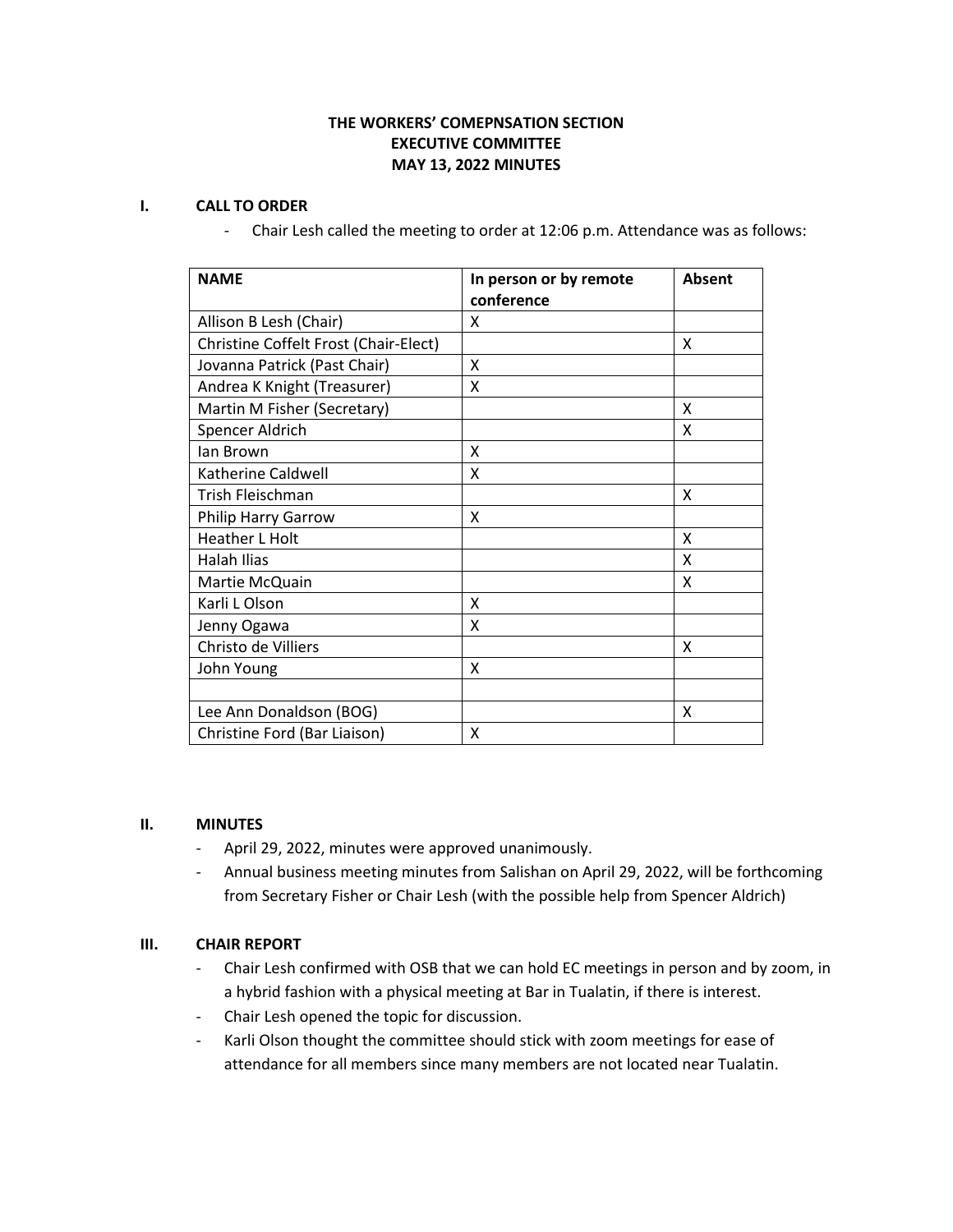- Kate Caldwell indicated the hybrid format makes it difficult for those attending by zoom to follow the meeting and hear what is being said in person.
- Jenny Ogawa mentioned that lunch meetings would require organizing and bringing lunch by Secretary Fisher which may not be easy.
- Chair Lesh moved to continue the EC meetings by zoom through the end of 2022. The motion passed unanimously.
- Chair Lesh indicated there are many members with terms ending in 2022. Chair Lesh, Jenny Ogawa and Kate Caldwell will be at term limit. Chris Frist will get an additional year on the committee for officer service. Jovanna Patrick and Andrea Knight agreed to remain on the committee. Chair Lesh will reach out to Heather Holt about her term limit. Christine Ford confirmed that Heather Holt could remain on the committee as an officer for one more year if she and the committee so chose. Otherwise, the committee would return to the regular rotation of selecting Claimant/Defense/ALJ members for the officer track.

# **IV. TREASURER'S REPORT**

Andrea's report

Not much to report currently since there are have not been new OSB financials released since last meeting. We had two months' worth to discuss last meeting and none this meeting. Salishan bills are coming in and with preliminary attendance numbers reported, the section may not come out ahead income vs. expenses but should be relatively close to budget.

## V. **COMMITTEE REPORTS**

- Access to Justice (Jovanna) Nothing to report since last meeting
- Bench/Bar (Spencer) Nothing to Report since last meeting (Spencer not in attendance)
- Going Forward (Spencer) Nothing to Report since last meeting (Spencer not in attendance)
- Legislative and Rules (Chris Frost) Nothing to Report since last meeting (Chris not in attendance)
- Professionalism Award (Jovanna) Nothing to report since the award was presented on April 29, 2022, to John Oswald
- Salishan (Karli) Karli Olson reported that attendance was 78 in person and 48 attending remotely for a total of 126 in attendance. Salishan will be held next year over the last weekend in April 2023. The Salishan committee is working on finalizing the contract.